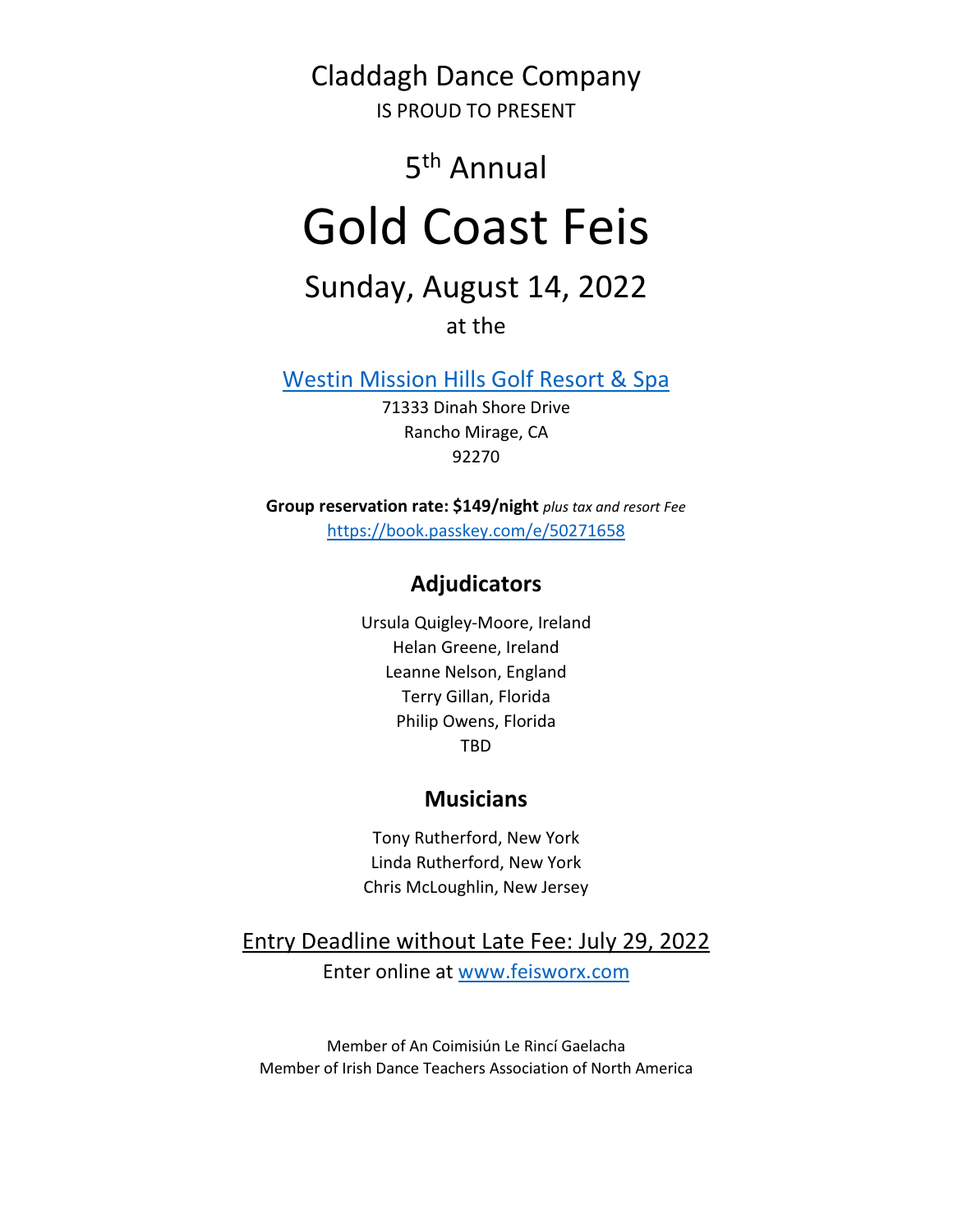#### SOLO COMPETITIONS

#### Competitions will be split or combined based on entries at the discretion of the feis committee.

| <b>Beginner I</b>      | U7         | U8                       | U9                       | U10 | U11 | U12 | U13 | U14 | U15 | 15&0            |
|------------------------|------------|--------------------------|--------------------------|-----|-----|-----|-----|-----|-----|-----------------|
| Reel                   | 114        | 121                      | 128                      | 135 | 142 | 149 | 156 | 163 | 170 | 177             |
| Light Jig              | 115        | 122                      | 129                      | 136 | 143 | 150 | 157 | 164 | 171 | 178             |
| Slip Jig               | 116        | 123                      | 130                      | 137 | 144 | 151 | 158 | 165 | 172 | 179             |
| Single Jig             | 117        | 124                      | 131                      | 138 | 145 | 152 | 159 | 166 | 173 | 180             |
| Double Jig             | 118        | 125                      | 132                      | 139 | 146 | 153 | 160 | 167 | 174 | 181             |
| Hornpipe               | 119        | 126                      | 133                      | 140 | 147 | 154 | 161 | 168 | 175 | 182             |
| St. Patrick's Day      | 120        | 127                      | 134                      | 141 | 148 | 155 | 162 | 169 | 176 | 183             |
|                        |            |                          |                          |     |     |     |     |     |     |                 |
|                        |            |                          |                          |     |     |     |     |     |     |                 |
| <b>Beginner II</b>     | U7         | U8                       | U9                       | U10 | U11 | U12 | U13 | U14 | U15 | 15&O            |
| Reel                   | 214        | 221                      | 228                      | 235 | 242 | 249 | 256 | 263 | 270 | 277             |
| Light Jig              | 215        | 222                      | 229                      | 236 | 243 | 250 | 257 | 264 | 271 | 278             |
| Slip Jig               | 216        | 223                      | 230                      | 237 | 244 | 251 | 258 | 265 | 272 | 279             |
| Single Jig             | 217        | 224                      | 231                      | 238 | 245 | 252 | 259 | 266 | 273 | 280             |
| Double Jig             | 218        | 225                      | 232                      | 239 | 246 | 253 | 260 | 267 | 274 | 281             |
| Hornpipe               | 219        | 226                      | 233                      | 240 | 247 | 254 | 261 | 268 | 275 | 282             |
| St. Patrick's Day      | 220        | 227                      | 234                      | 241 | 248 | 255 | 262 | 269 | 276 | 283             |
|                        |            |                          |                          |     |     |     |     |     |     |                 |
| <b>Novice</b>          | <b>U7</b>  | U8                       | U9                       | U10 | U11 | U12 | U13 | U14 | U15 | <b>15&amp;O</b> |
| Reel                   | 314        | 321                      | 328                      | 335 | 342 | 349 | 356 | 363 | 370 | 377             |
| Light Jig              | 315        | 322                      | 329                      | 336 | 343 | 350 | 357 | 364 | 371 | 378             |
| Slip Jig               | 316        | 323                      | 330                      | 337 | 344 | 351 | 358 | 365 | 372 | 379             |
| Single Jig             | 317        | 324                      | 331                      | 338 | 345 | 352 | 359 | 366 | 373 | 380             |
| Double Jig             | 318        | 325                      | 332                      | 339 | 346 | 353 | 360 | 367 | 374 | 381             |
| Hornpipe               | 319        | 326                      | 333                      | 340 | 347 | 354 | 361 | 368 | 375 | 382             |
| <b>Traditional Set</b> | 320        | 327                      | 334                      | 341 | 348 | 355 | 362 | 369 | 376 | 383             |
|                        |            |                          |                          |     |     |     |     |     |     |                 |
|                        |            |                          |                          |     |     |     |     |     |     |                 |
| Prizewinner            | U7         | U8                       | U9                       | U10 | U11 | U12 | U13 | U14 | U15 | 15&0            |
| Reel                   | 414        | 421                      | 428                      | 435 | 442 | 449 | 456 | 463 | 470 | 477             |
| Light Jig              | 415        | 422                      | 429                      | 436 | 443 | 450 | 457 | 464 | 471 | 478             |
| Slip Jig               | 416        | 423                      | 430                      | 437 | 444 | 451 | 458 | 465 | 472 | 479             |
| Single Jig             | 417        | 424                      | 431                      | 438 | 445 | 452 | 459 | 466 | 473 | 480             |
| Double Jig             | 418        | 425                      | 432                      | 439 | 446 | 453 | 460 | 467 | 474 | 481             |
| Hornpipe               | 419        | 426                      | 433                      | 440 | 447 | 454 | 461 | 468 | 475 | 482             |
| <b>Traditional Set</b> | 420        | 427                      | 434                      | 441 | 448 | 455 | 462 | 469 | 476 | 483             |
|                        |            |                          |                          |     |     |     |     |     |     |                 |
| <b>Adult</b>           | <b>Beg</b> | Nov                      | PW                       |     |     |     |     |     |     |                 |
| Reel                   | 600        | 607                      | 614                      |     |     |     |     |     |     |                 |
| Light Jig              | 601        | 608                      | 615                      |     |     |     |     |     |     |                 |
| Slip Jig               | 602        | 609                      | 616                      |     |     |     |     |     |     |                 |
| Single Jig             | 603        | 610                      | 617                      |     |     |     |     |     |     |                 |
| Double Jig             | 604        | 611                      | 618                      |     |     |     |     |     |     |                 |
| Hornpipe               | 605        | 612                      | 619                      |     |     |     |     |     |     |                 |
|                        |            |                          |                          |     |     |     |     |     |     |                 |
| St. Patrick's Day      | 606        | $\overline{\phantom{a}}$ | $\overline{\phantom{a}}$ |     |     |     |     |     |     |                 |
| <b>Traditional Set</b> | --         | 613                      | 620                      |     |     |     |     |     |     |                 |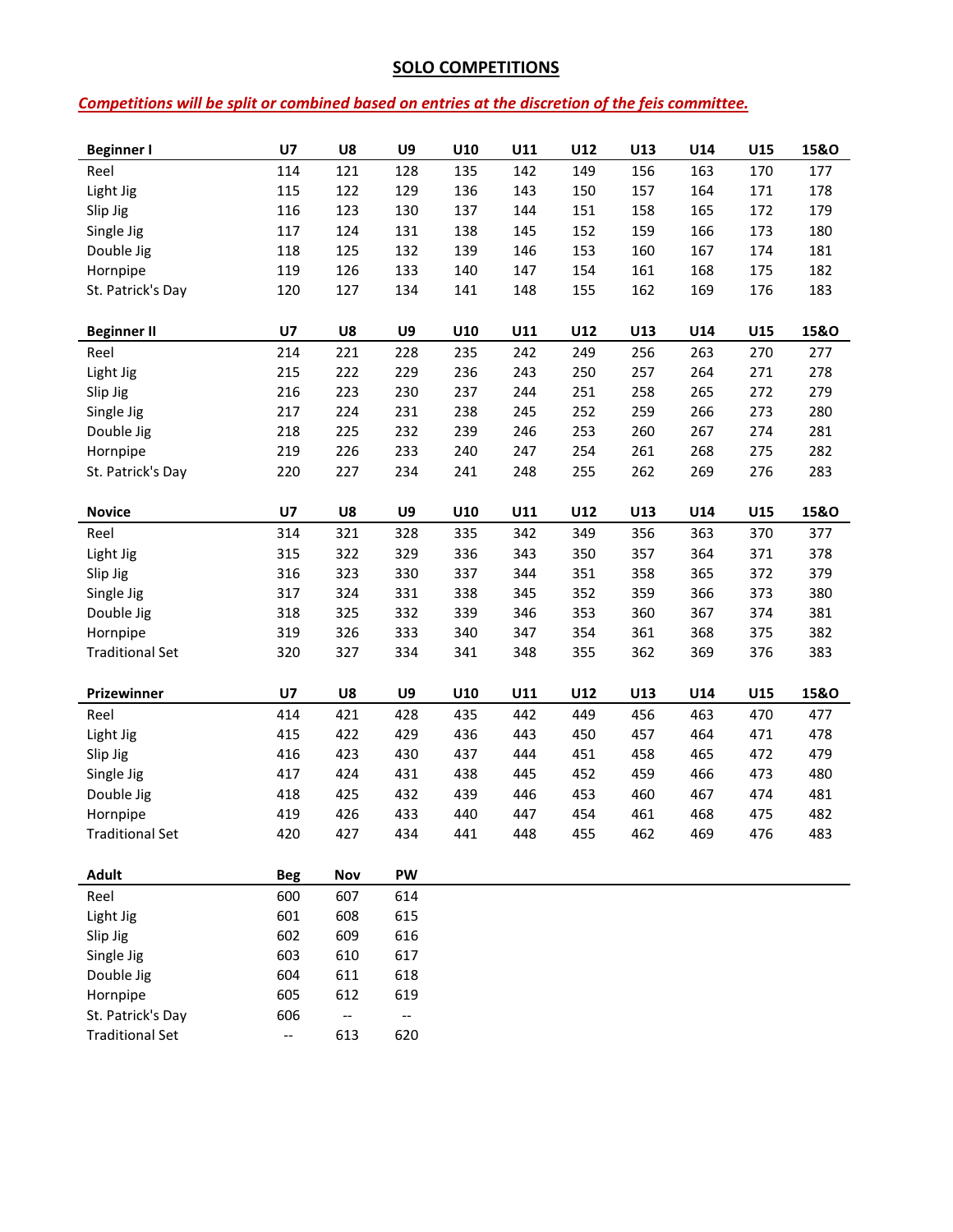#### **CHAMPIONSHIPS**

#### Competitions will be split or combined based on entries at the discretion of the feis committee.

#### REQUIREMENTS:

- Reel (48 bars) or Slip Jig (40 bars)
- Treble Jig (48 bars) or Hornpipe (40 bars)
- Set Dance (traditional set dance only for U9 and Adult)

#### PRELIMINARY CHAMPIONSHIPS

Open to any dancer who has not placed 1<sup>st</sup> in three Preliminary Championships.

|  |                                             |  |  |  | U9 U10 U11 U12 U13 U14 U15 U16 U17 U19 19&O |
|--|---------------------------------------------|--|--|--|---------------------------------------------|
|  | 701 702 703 704 705 706 707 708 709 710 711 |  |  |  |                                             |

#### OPEN CHAMPIONSHIPS

|  | U9 U10 U11 U12 U13 U14 U15 U16 U17 U19 19&O |  |  |  |  |
|--|---------------------------------------------|--|--|--|--|
|  | 751 752 753 754 755 756 757 758 759 760 761 |  |  |  |  |

#### ADULT CHAMPIONSHIP – Competition 631

Open to all Adult category dancers.

#### **TEAMS**

To be eligible for Beginner Figure Dancing, a competitor must be entered in at least one Beginner Solo dance at this feis.

| <b>Beginner</b>     |     |     |     |     |      |
|---------------------|-----|-----|-----|-----|------|
| <b>Figures</b>      | U8  | U10 | U12 | U15 | 15&0 |
| 2-Hand              | 801 | 811 | 821 | 831 | 841  |
| 3-Hand              | 802 | 812 | 822 | 832 | 842  |
| $6$ -Hand $*$       | 804 | 814 | 824 | 834 | 844  |
|                     |     |     |     |     |      |
|                     |     |     |     |     |      |
| <b>Open Figures</b> | U8  | U10 | U12 | U15 | 15&0 |
| 2-Hand              | 851 | 861 | 871 | 881 | 891  |
| 3-Hand              | 852 | 862 | 872 | 882 | 892  |
| $4$ -Hand $*$       | 853 | 863 | 873 | 883 | 893  |
| $6$ -Hand $*$       | 854 | 864 | 874 | 884 | 894  |

| <b>Adult Figures</b> |     |
|----------------------|-----|
| 2-Hand               | 651 |
| 3-Hand               | 652 |
| 4-Hand*              | 653 |
| $6$ -Hand $*$        | 654 |
| 8-Hand*              | 655 |

\* Book Dances

Ē,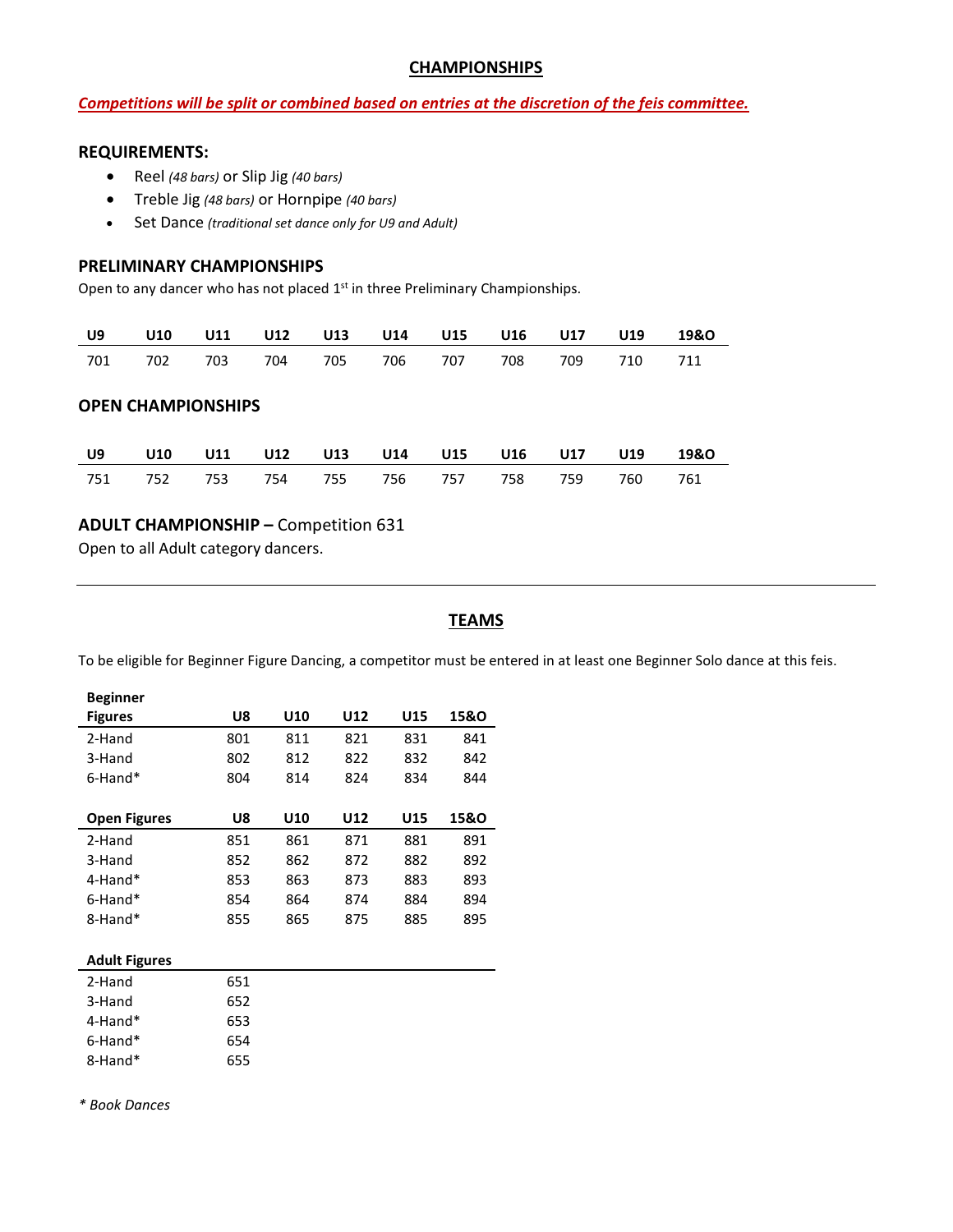#### SPECIAL COMPETITIONS

#### REEL SPECIALS

One step reel "down the line". Please note, Beginner Reel specials are open to those dancers entered in Reel at the Beginner I or Beginner II level in the feis. Novice/Prizewinner Reel specials are open to all dancers entered in the Reel at the Novice or Prizewinner level in the feis.

|                           | U7  | l 19 | U13 | U15 | 15&0 |
|---------------------------|-----|------|-----|-----|------|
| Beginner I/II             | 921 | 922  | 923 | 924 | 925  |
| <b>Novice/Prizewinner</b> | 926 | -927 | 928 | 929 | 930  |

#### SPECIAL TROPHY COMPETITIONS

| Wee Folk                   | 931 | A mini championship, open to any U7 dancer entered in the feis.<br>Requirements:<br>• Reel (48 bars)<br>• Choice of Traditional Set Dance                                                                                                                          |
|----------------------------|-----|--------------------------------------------------------------------------------------------------------------------------------------------------------------------------------------------------------------------------------------------------------------------|
| <b>Paddy Beare Special</b> | 932 | Open to all Preliminary and Open Championship dancers.<br>Requirements: Choice of Traditional Set Dance                                                                                                                                                            |
| Rita O'Shea Challenge      |     | Open to all Open Championship competitors who placed 1st, 2nd, or<br>3rd at either Comórtas An Chósta Óir 2022 or Gold Coast Feis 2022.<br><b>Requirements:</b> Contrasting Set dance (from set competed in<br>championship).<br>Entry not required. No entry fee. |